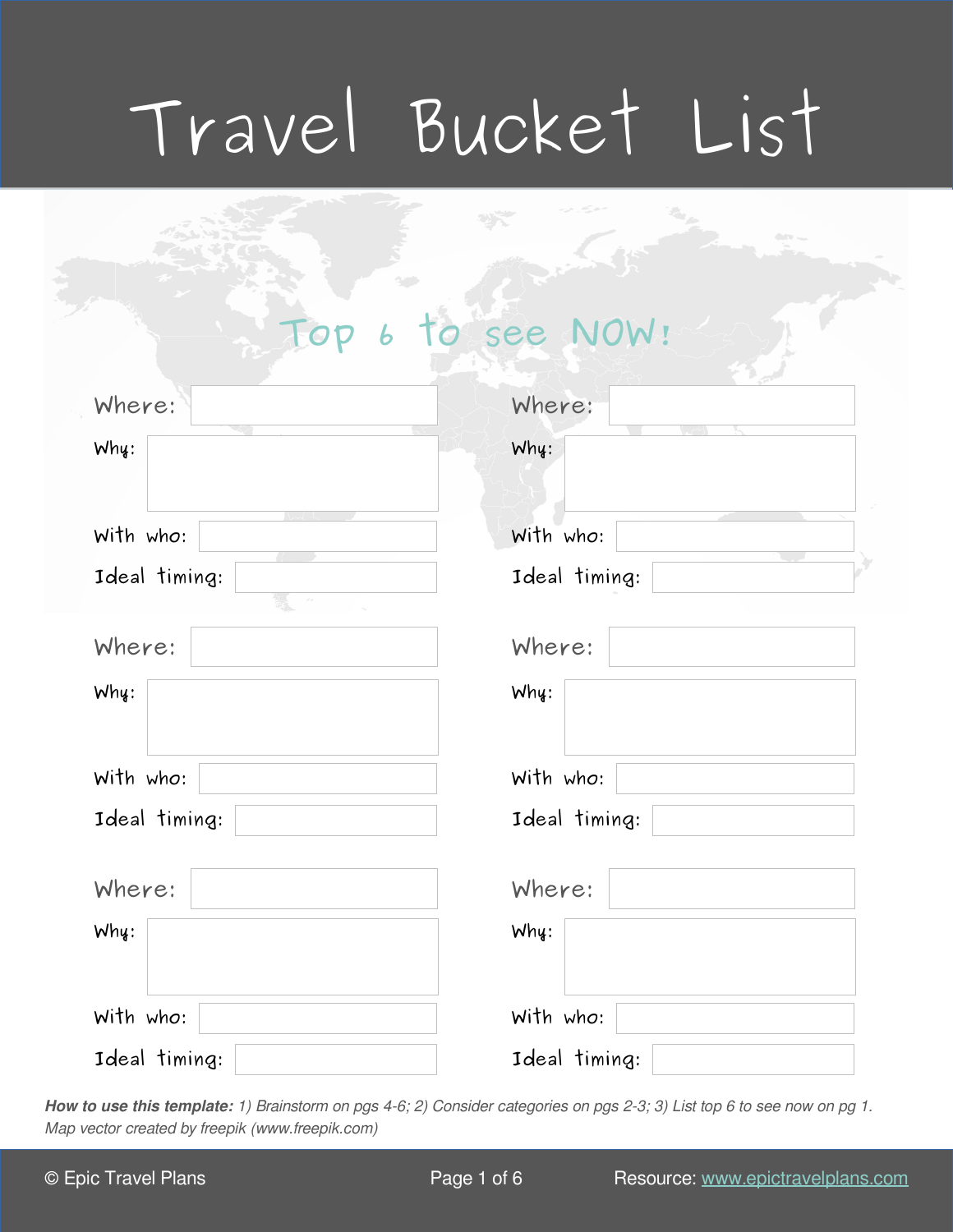## **Travel Bucket List: Companions**

| Solo                   | With a Parent   |
|------------------------|-----------------|
| Where:                 | Where:          |
| Why:                   | Why:            |
| Ideal timing:          | Ideal timing:   |
| With a Sibling         | With my Partner |
| Where:                 | Where:          |
| Why:                   | Why:            |
| Ideal timing:          | Ideal timing:   |
| With my Best Friend(s) | With:           |
| Where:                 | Where:          |
| Why:                   | Why:            |
| Ideal timing:          | Ideal timing:   |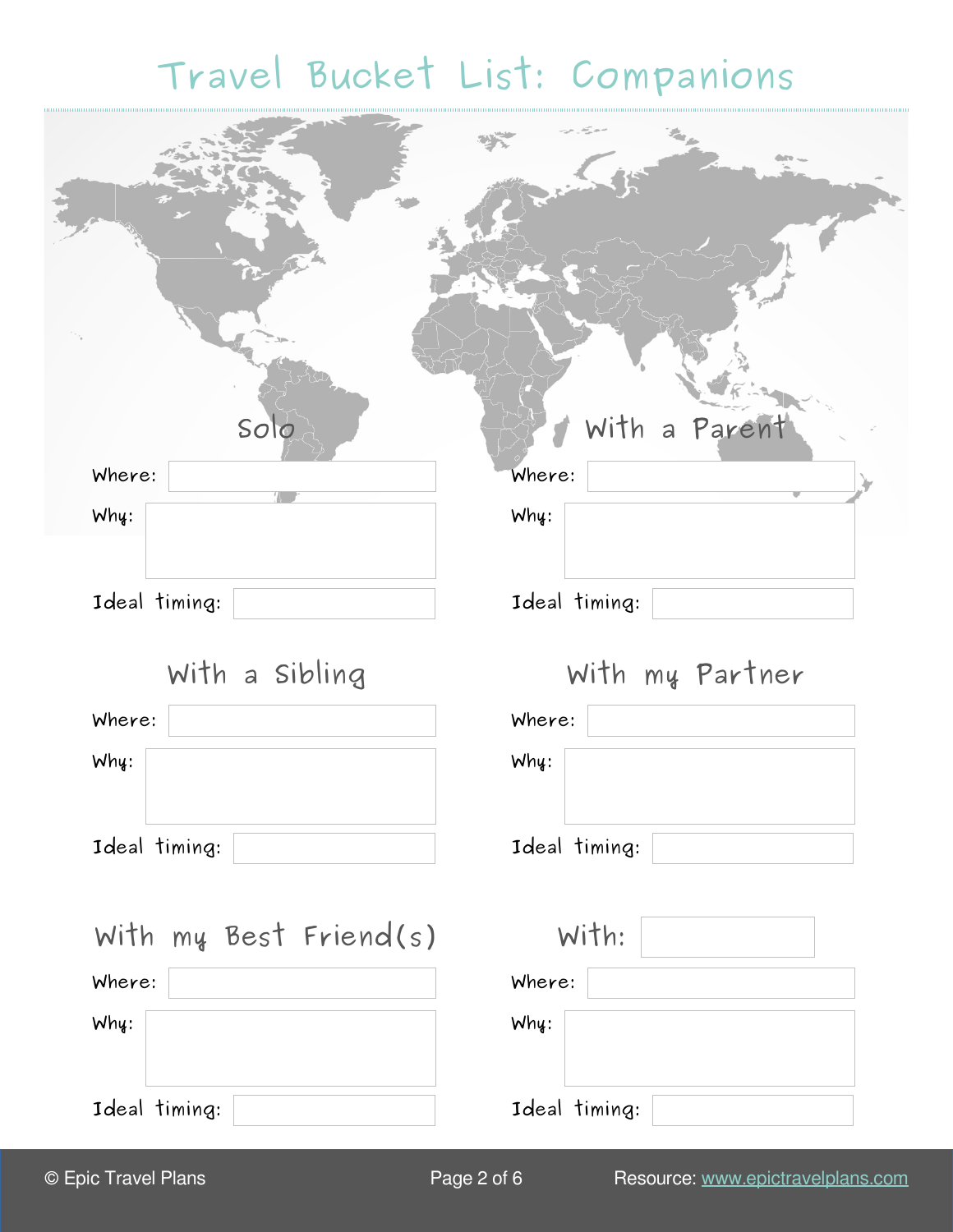## **Travel Bucket List: Top 3 to See**

|                | Spring | Summer         | Fall           | Winter         |
|----------------|--------|----------------|----------------|----------------|
| $\mathbf 1$    |        |                | 1              | $\mathbf 1$    |
| $\mathbf{2}$   |        | $\overline{2}$ | $\mathbf{2}$   | $\mathbf{2}$   |
| $\overline{3}$ |        | $\overline{3}$ | $\overline{3}$ | $\overline{3}$ |
|                | Nature |                | Feats of Man   | Cities         |









### **Notes:**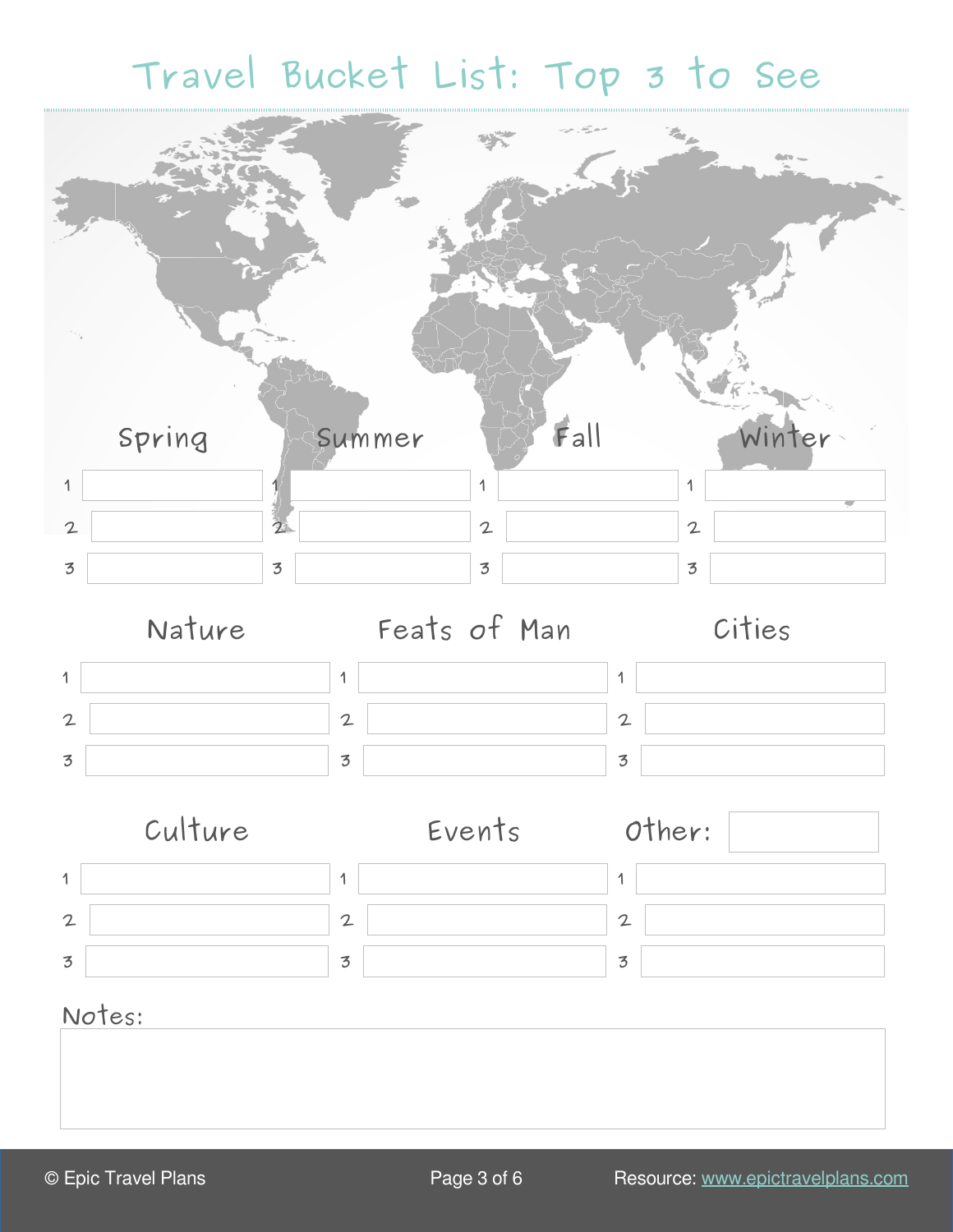# **Travel Bucket List: Brainstorming**



### **Where: Why, Who, When Where: Why, Who, When**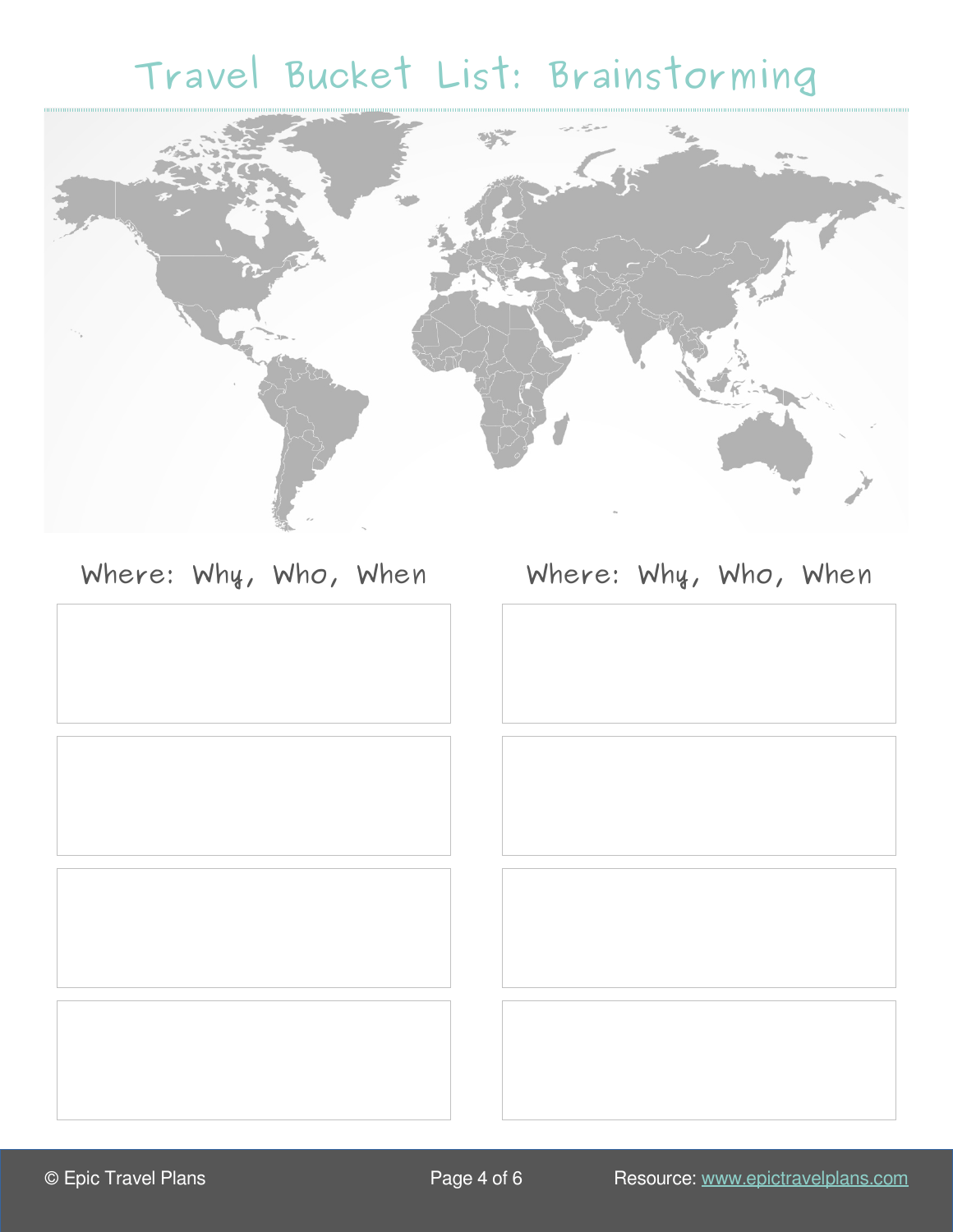# **Travel Bucket List: Brainstorming**



### **Where: Why, Who, When Where: Why, Who, When**